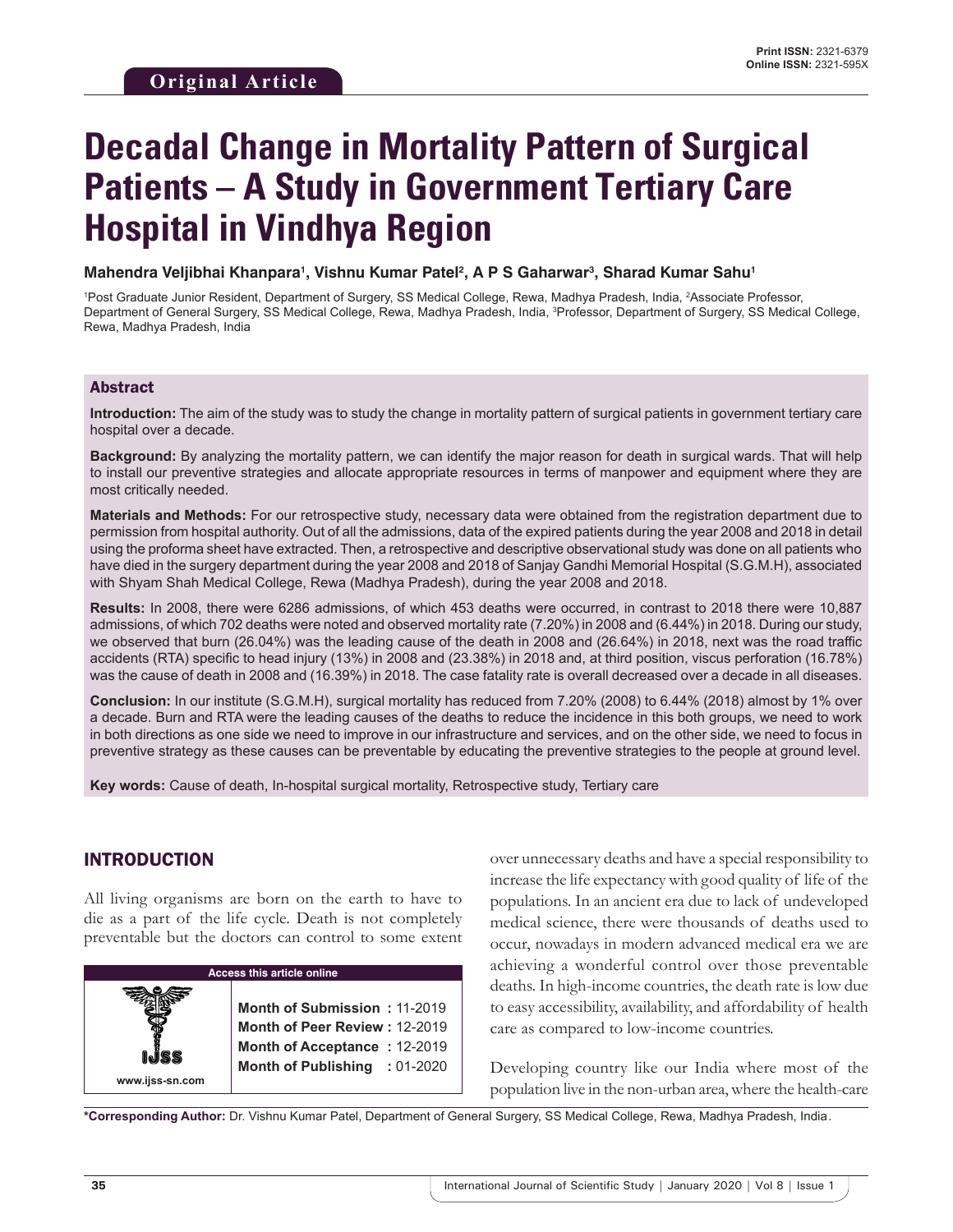facilities at rural primary level are constrained. Our institute (Sanjay Gandhi Memorial hospital [S.G.M.H]) which is situated in Vindhya region and is a government tertiary care hospital which is taking care of all patients seeking health care from nine districts such as Sidhi, Satna, Singroli, Chhatarpur, Damoh, Panna, Shahdol, Umaria, and Tikamgudh, our hospital has high numbers of OPD (Outdor patients) and admissions in Surgery Department. By analyzing the mortality pattern, we can identify the major reasons for death in surgical wards. That will help to plan strategies to prevent the events leading to the death of a patient. The audit of mortality also helps in allocating appropriate resources in terms of manpower and equipment where they are most critically needed. We can compare our mortality results with other centers and also with our own previous records to see if we have improved ourselves or not?

The basic aim of any surgical procedure is the reduction in morbidity and mortality rates. By comparing the influence on adverse outcomes; assessment of the efficiency of surgical procedure and the quality of care provided can be done. The results of the present study will help to improve the quality of care by educating the health-care professionals about preventable deaths and to suggest the infrastructure required. There are many reports of similar work in the west<sup>[1]</sup> and even from African nations<sup>[2,3]</sup> reports from India are few.[4,5]

# MATERIALS AND METHODS

For our retrospective study, necessary data were obtained from the registration department due to permission from hospital authority. Out of all the admissions, data of the expired patients during the year 2008 and 2018 in detail using the proforma sheet have extracted. Extracted data included name, age, sex, and date of admission, date of expiry, hospital stay, comorbidity, investigation, mode of injury, cause of death, and surgical procedure performed. All records were submitted back to the registration after extracting proforma sheets. Then, a retrospective descriptive observational study was done on all patients who have died in the surgery department during the year 2008 and 2018 of S.G.M.H, associated with Shyam Shah Medical College, Rewa (Madhya Pradesh), during the year 2008 and 2018.

The hospital is a tertiary referral government teaching hospital. Retrospectively, all patients who have died in surgery wards during the year 2008 and 2018 were included in the study. Case definition of in-hospital surgical mortality which was included in the study was deaths occurring within 30 days of admission for surgical care which has been traditionally used in other studies.

# OBSERVATION AND RESULTS

In the year of 2008, there were 6286 admissions to the surgical ward. Men were 3771 (59.72%) and women 2515 (40.00%), among them 453 deaths occurred. Of the 453 deaths, 256 (56.51%) were males and 197 (43.48%) were females in a ratio of 1.29:1. In the year of 2018, there were 10,887 admissions to the surgical ward. Men were 6286 (57.73%) and women 4686 (42.26%), among them 702 deaths occurred. Of the 702 deaths, 361 (51.42%) were males and 341 (48.57%) were females in a ratio of 1.05:1. In 2008, the mortality rate was 7.20% and, in 2018, the mortality rate is 6.44%; there is a decrement in the proportional mortality rate over a decade [Tables 1 and 2].

Table 3 shows the age distribution as well as the number of deaths in each gender. Age-wise proportional mortality was highest in the age group between 21 and 30 years, in 2008 which was 21.64%, and the same age group had the highest proportional mortality found in 2018 which is 22.08%.

Burn was the leading cause of death in 2008 (26.04%) and in 2018 (26.64%). Next was the road traffic accidents (RTA) specific to head injury in 2008 (13%) and in 2018 (23.38%)

# **Table 1: Incidence and mortality rate in the surgery ward in 2008 and 2018**

| Year | <b>Total numbers of</b><br><b>admissions</b> | <b>Total numbers</b><br>of deaths | Mortality rate% |
|------|----------------------------------------------|-----------------------------------|-----------------|
| 2008 | 6286                                         | 453                               | 7.20%           |
| 2018 | 10887                                        | 702                               | 644%            |

# **Table 2: Gender-specific mortality rate in 2008 and 2018**

|   | Sex Admissions Deaths GSDR% Admissions Deaths GSDR%<br>2008 | 2008 |      | 2018 | 2018 |      |
|---|-------------------------------------------------------------|------|------|------|------|------|
| M | 3771                                                        | 256  | 6.79 | 6286 | 361  | 583  |
| F | 2515                                                        | 197  | 783  | 4686 | 341  | 7 27 |

GSDR: Gender specific death rate

#### **Table 3: Age-wise proportional mortality during 2008 and 2018**

| Age group<br>vears | death in 2008 | Total number of Total number of In 2008, In 2018,<br>deaths in 2018 | PMR%  | PMR%  |
|--------------------|---------------|---------------------------------------------------------------------|-------|-------|
| $0 - 10$           | 45            | 12                                                                  | 9.79  | 1 7 1 |
| $11 - 20$          | 67            | 86                                                                  | 14.79 | 12.25 |
| $21 - 30$          | 98            | 155                                                                 | 21.64 | 22.08 |
| $31 - 40$          | 61            | 113                                                                 | 13.34 | 16.10 |
| $41 - 50$          | 54            | 110                                                                 | 11.92 | 15.67 |
| $51 - 60$          | 44            | 77                                                                  | 9.71  | 10.96 |
| $61 - 70$          | 45            | 90                                                                  | 9.93  | 12.82 |
| $71 - 80$          | 24            | 44                                                                  | 5.29  | 6.26  |
| $81 - 90$          | 1             | 18                                                                  | 0.22  | 2.56  |

PMR: Proportional mortality rate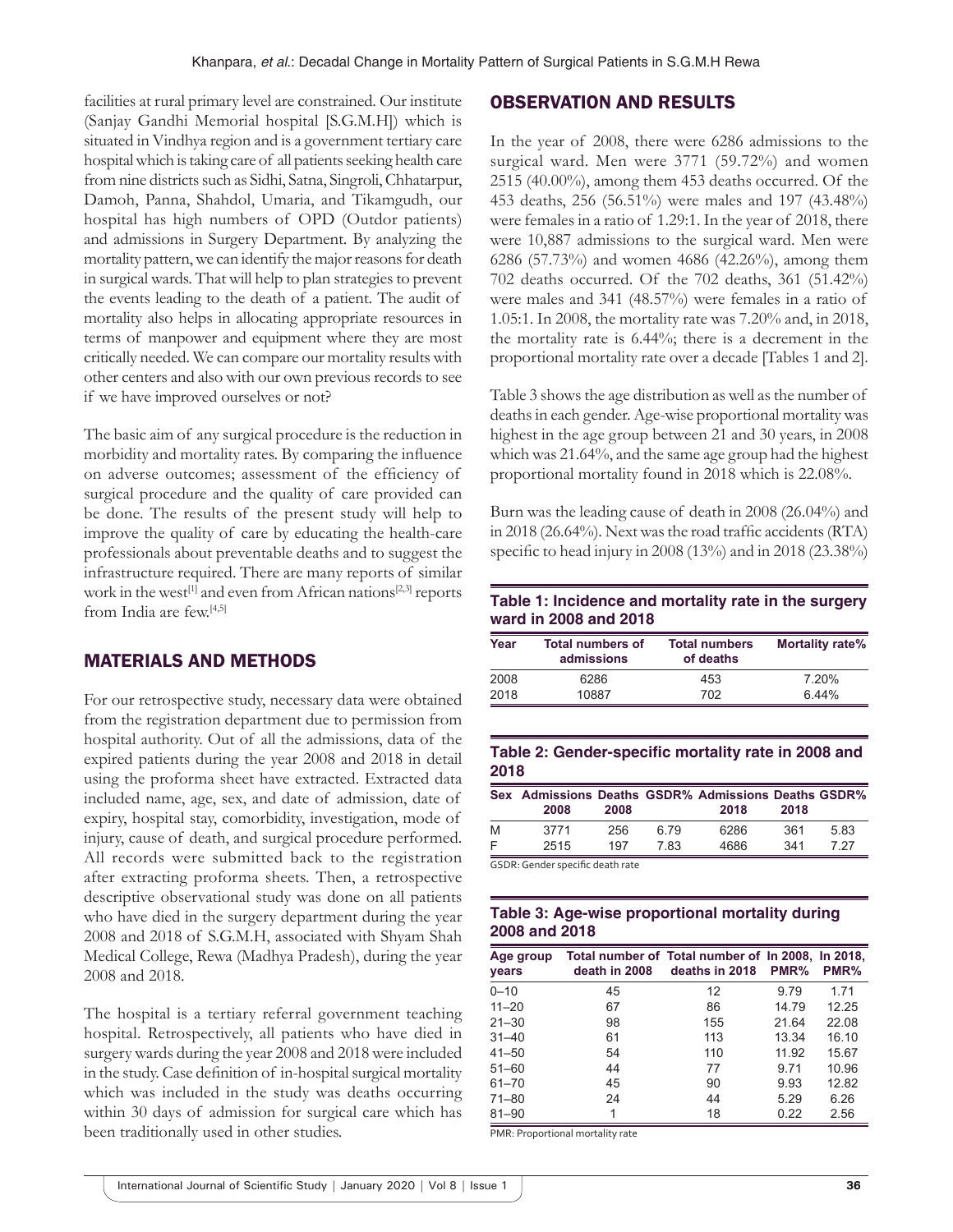and, at third position, viscus perforation was the cause of death in 2008 (16.78%) and 2018 (16.39%). Other diseases include deaths due to pancreatitis, obstructive uropathy, uremia, obstructive jaundice, and (hepatobiliary pathology), which is given in Table 4.

During our study, we noted that the case fatality rate of all diseases is reduced over a decade which reflects the improvement in providing good quality of care and facilities which are mentioned in Table 5.

Table 6 shows that most of the deaths in burn departments in 2008 and 2018 occurred in those patients whose body surface area involved more than 60% which is almost unpreventable deaths.

#### **Table 4: Cause of death during 2008 and 2018**

| <b>Diagnosis</b>                            | <b>Number</b><br>of deaths<br>2008 | Percentage | <b>Number</b><br>of deaths<br>2018 | Percentage |
|---------------------------------------------|------------------------------------|------------|------------------------------------|------------|
| Burn                                        | 118                                | 26.04      | 187                                | 26.64      |
| RTA (head injury)                           | 76                                 | 16         | 164                                | 23.38      |
| Viscus perforation                          | 76                                 | 16.78      | 115                                | 16.39      |
| Soft-tissue infection<br>and necrosis       | 52                                 | 11.49      | 87                                 | 12.40      |
| Intestinal<br>obstruction                   | 43                                 | 9.49       | 65                                 | 9.3        |
| Malignancy                                  | 21                                 | 4.63       | 25                                 | 3.58       |
| Blunt trauma chest                          | 9                                  | 1.98       | 25                                 | 3.57       |
| Blunt trauma<br>abdomen                     | 13                                 | 2.87       | 12                                 | 1.71       |
| GI bleeding                                 | 7                                  | 1.54       | 13                                 | 1.85       |
| <b>Others</b>                               | 38                                 | 8.39       | 9                                  | 1.28       |
| Total<br>D T A D 11 C C<br><b>CALL 1999</b> | 453<br>$\sim$ $\sim$               | 100        | 702                                | 100        |

RTA: Road traffic accidents, GI: Gastrointestinal

# **Table 5: Case fatality rate of various causes in the year 2008 and 2018**

| <b>Diagnosis</b>                   | <b>Total admissions</b><br>in 2008 | <b>Total deaths</b><br>in 2008 | <b>Case fatality</b><br>rate in 2008 (%) | <b>Total admissions</b><br>in 2018 | <b>Total deaths</b><br>in 2018 | <b>Case fatality</b><br>rate in 2018 (%) |
|------------------------------------|------------------------------------|--------------------------------|------------------------------------------|------------------------------------|--------------------------------|------------------------------------------|
| <b>Burn</b>                        | 315                                | 118                            | 37.46                                    | 546                                | 187                            | 34.24                                    |
| RTA (head injury)                  | 752                                | 76                             | 10.10                                    | 1675                               | 164                            | 9.77                                     |
| Viscus perforation                 | 210                                | 76                             | 31.19                                    | 396                                | 115                            | 28.78                                    |
| Soft-tissue infection and necrosis | 1452                               | 52                             | 3.67                                     | 2560                               | 87                             | 3.39                                     |
| Intestinal obstruction             | 222                                | 43                             | 19.37                                    | 354                                | 65                             | 18.36                                    |
| Blunt trauma chest                 | 158                                | 9                              | 5.69                                     | 470                                | 25                             | 5.32                                     |
| Blunt trauma abdomen               | 164                                | 15                             | 9.14                                     | 284                                | 12                             | 4.22                                     |

RTA: Road traffic accidents

# **Table 6: Deaths according to BSA% and CFR according to BSA% in the year 2008 and 2018**

| <b>BSA%</b>  |     |     |       |     |     | Admission in 2008 Deaths in 2008 CFR according to BSA% Admission in 2018 Deaths in 2018 CFR according to BSA% |
|--------------|-----|-----|-------|-----|-----|---------------------------------------------------------------------------------------------------------------|
| $1 - 20$     |     |     | 1.40  | 118 |     | 1.69                                                                                                          |
| $21 - 40$    | 86  |     | 9.30  | 164 | 13  | 7.92                                                                                                          |
| $41 - 60$    | 38  | 12  | 31.57 | 81  | 23  | 28.39                                                                                                         |
| $61 - 80$    | 46  | 34  | 73.91 |     | 49  | 69.10                                                                                                         |
| $81 - 100$   | 74  | 63  | 85.13 | 112 | 100 | 89.28                                                                                                         |
| <b>TOTAL</b> | 315 | 118 | 37.46 | 546 | 187 | 34.24                                                                                                         |

BSA: Body surface area of burn, CFR: Case fatality rate

Mortality rate is the proportion of a population who die from any cause during a specified period of time. The rate can be made specific for a particular cause or group of causes of death. The rate can also be calculated for each sex and for any age group, thus providing disease, sex, and age-specific rates.

The determination of the pattern of mortality in a surgical unit helps in planning and to provide quality surgical care,<sup>[6]</sup> as well as to ensure the improvement in management techniques which might help to unravel the mysteries of death of unknown origin.<sup>[6]</sup> It will also enable us to know the changing pattern of mortality in the surgical environment, and understanding of the severity of the diseases that present to surgical units.

#### **Mortality**

The present study shows that the mortality rate of admitted patients was **7**.20% in 2008 and 6.44% in 2018 in surgical wards. This observation in present study compares reasonably with studies by various authors in developing countries, such as Krishnamurthy et al.,<sup>[6]</sup> Chukuezi and Nwosu,[2] Ihegihu *et al*.,[7] and Ayoade *et al*.,[1] 6.5%, 9.14%, 8.3%, and 5.09%, respectively. Our mortality rate is almost similar. It is just because of availability of same level of health-care facility and same circumstances. In contrast, in developed countries where McDonald *et al*. **[**8] and Semel *et al*. [9] reported surgical mortality as 2.3% and 1.32%, respectively. This significant difference in surgical mortality rates between resource-poor and developed countries may be due to their better health system at each level, but more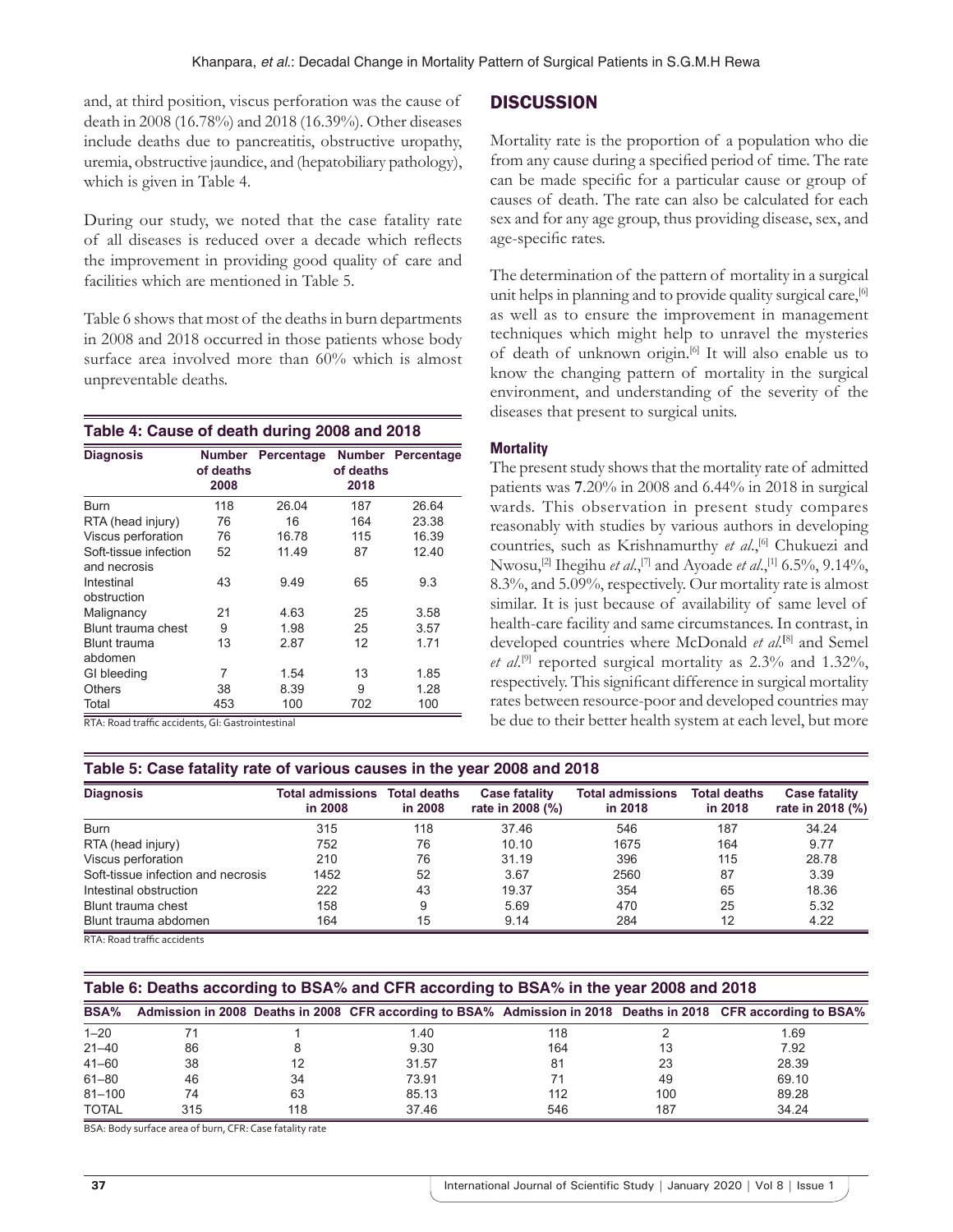than that. Their general surgery unit does not include head injury, burn, and chest trauma patients because these patients are admitted in respective specialty unit with wellequipped infrastructures, like all the head injury patients are admitted in neurosurgical department, burn patients are admitted in burn and plastic department, in contrast, our institute, and many other places are deficient of such facilities where all RTA and burn patients are admitted in general surgical ward. In our study, the majority of deaths nearly 50% of are due to head injury and burn. If we exclude mortality due to burn and head injury, then almost we are able to achieve a mortality rate of 3% like other developed nations.

Crude death rate, in our study, has decreased from 72 to 64/1000 admitted patients; this shows that we have improved our health-care services but still, we need to improve it further to minimize the crude death rate more. In our analysis in 2008 and 2018, majority of deaths were noted in the  $3^{rd}$ ,  $4^{th}$ , and  $5^{th}$  decades of life with the peak occurring at the 3rd decade. This observation is similar to Ayoade *et al.*<sup>[1]</sup> study. Death in this productive age group adds to the burden of the family and society. Deaths among women occur more frequently in the 2<sup>nd</sup> and 3<sup>rd</sup> decades with the peak in  $3<sup>rd</sup>$ -decade similar to men. It is mainly due to the involvement of RTA and burn group. As in 3rddecade, proportional mortality rate was highest, as 21.64% in 2008 and 22.08% in 2018.

In our analysis, we observed that burn (26.04%) was the leading cause of death in 2008 and 26.64% in 2018, next was the RTA specific to head injury (13%) in 2008 and (23.38%) in 2018 and, at the third position, viscus perforation (16.78%) was the cause of death in 2008 and (16.78%) in 2018. In contrast Krishnamurthy *et al*. (2016),[6] reported leading cause was RTA specific to head injury  $(27.86\%)$  followed by burns  $(27.17\%)$ , this is not similar to our study.

# **Case Fatality Rate Due to Burn**

In our study, almost half of the deaths (352 of 702=54%) were due to burn and RTA with a head injury. Burn was the predominant cause of death among women (154 [49.84%] of 309 female deaths in 2018). As the burn injuries are due to marital discord and domestic problems, they were more common among women at late  $2<sup>nd</sup>$ ,  $3<sup>rd</sup>$ , and  $4<sup>th</sup>$  decades, 70 presents of the burn victims are in most productive age group of 15–40 years and most of the patients belong to poor socioeconomic strata. In our study, there is no significant change in mortality due to burn over a decade. (In 2008, 26.04% deaths were due to burn and in 2018 it is 26.64%).

Case fatality rate due to burn has reduced to some extent (in 2008, it was 37.46% and, in 2018, it is 34.24%) this explaining the improvement in providing better quality care and facility over a decade. In 2008, there was not a separate burn unit but in 2018, we have separate burn unit trained staff and manpower too, where we are providing a better care to the patient*.* During our study, we analyzed that more than 70% of death has occurred in those patients whose percentage of burn (bank secrecy act) was >60%. It is very difficult to save such patients even at better facility available health-care centers.

#### **Case Fatality Rate Due to Head Injury**

From our analysis, we have observed a decrement change in case fatality rate due to head injury from 10.10% to 9.77% over a decade. Which suggest that in spite of high incidence of RTA, we have achieved less case fatality rate, this suggest our improvement in neurosurgical services and emergencies department. A decade ago we did not have better neurosurgical facilities; we were less equipped with necessary machineries. Most of the head injuries patients were forced to send nearby other higher center such as Jabalpur, Nagpur, and Allahabad for better care of the patients. But gradually this trend is near to end at present in our institute. Over the years, we have improved our neurosurgical services, and our emergencies department. High tech computed tomography and magnetic resonance imaging machines with availability of neurosurgeons have totally changed the scenario. Nowadays, all RTA patients are being managed well with provision of required emergency care without delaying time. However, it is not enough to reduce mortality of head injury; we need to focus on incidence reduction strategy and preventive measures. Incidence of RTA has also increased in females (23.78%) over a decade; it is mainly due to increase female's mobility over roads.

#### **Case Fatality Rate Due to Viscus Perforation**

In our study, we analyzed that there is a decrement in case fatality rate due to viscus perforation from 31.19% to 28.78% over a decade. Still, it is third major cause of death in our institute, because in case of acute abdomen the early diagnoses and early intervention is the most important in the management, but in our institute most of the patients used to reach late with complication such as septicemia and irreversible shock. In those patients, even of our best efforts it becomes very difficult to save their lives. We have improved our casualty facilities so that required intervention should be performed timely to limit the mortality. Nearly 40% of deaths were due to prepyloric perforation among operated cases in 2008, which is decreased to 34% in 2018.

# **Case Fatality Rate Due to Soft Tissue Infection**

The present study shows that there is a decrement in CFR due to soft-tissue infection over a decade from 3.67%